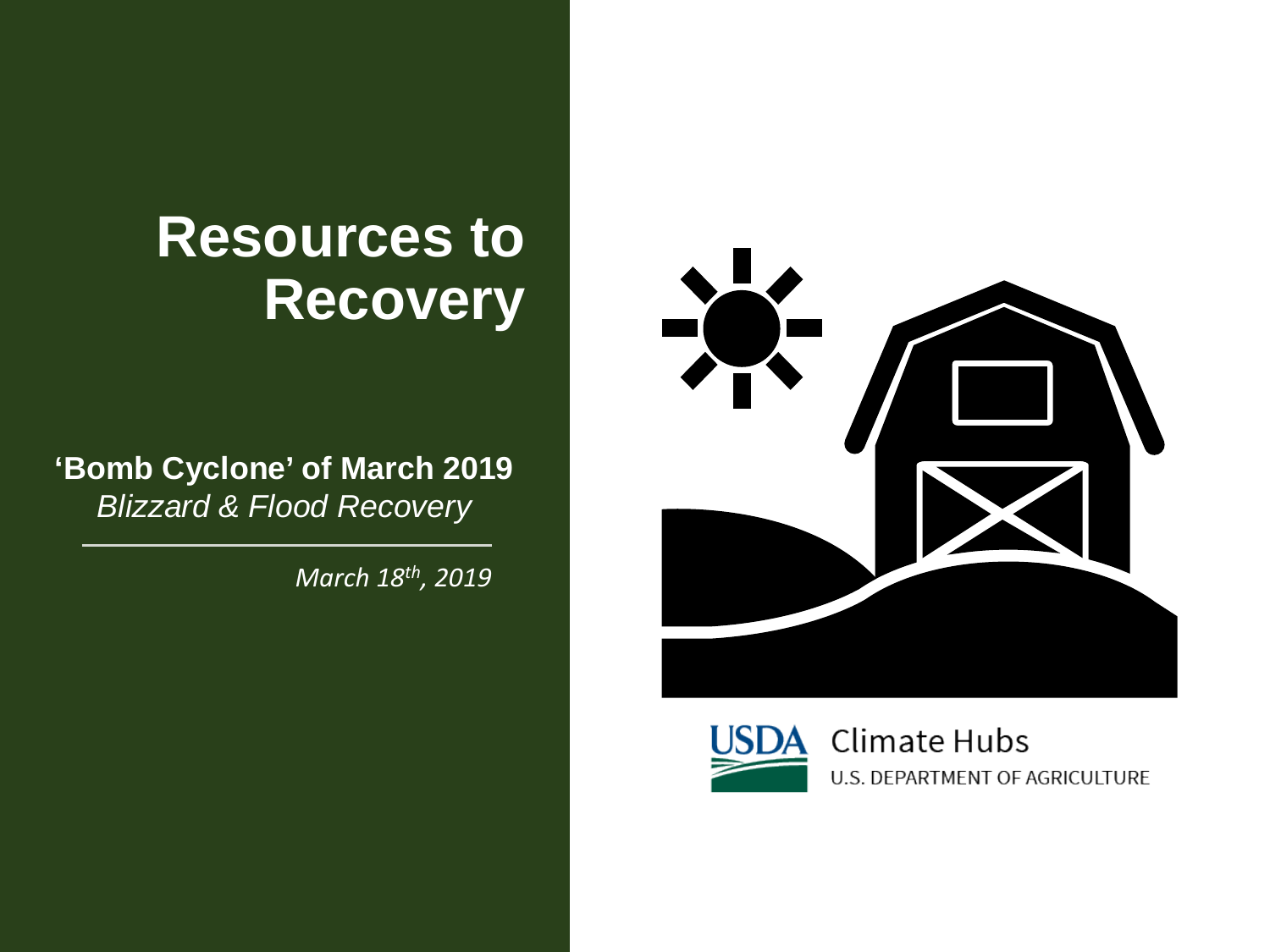# **USDA FSA Livestock Indemnity Program (LIP)**

- If you have suffered livestock losses, report them to your FSA county office within 30 days of when the losses become apparent.
	- This 30-day notification window is \*\*critical! A phone call to the county office works for this notification.
	- Some producers had extreme weather in February and suffered livestock losses. Depending on when those losses occurred in February, that notification window may be closing soon.
- Documentation of losses is \*\*critical:
	- **FICA** will need supporting evidence of your losses: veterinarian certification or other independent third-party certification of cause of loss, cattle inventory records, rendering receipts (if applicable), dated photos or video.
		- o [For animals swept away in floodwaters,](https://offices.sc.egov.usda.gov/locator/app?state=us&agency=fsa) **contact your local FSA Office right away** to discuss how to document the loss.
	- FSA will need to know the type or weight of the animals lost. LIP applies differently for adults vs. yearlings vs. calves.
	- **Information about the specific weather conditions that** caused the losses is also important to provide *(See 'Additional Resources' below for gathering this information).*

#### [USDA FSA Livestock Indemnity Program](https://www.fsa.usda.gov/programs-and-services/disaster-assistance-program/livestock-indemnity/index)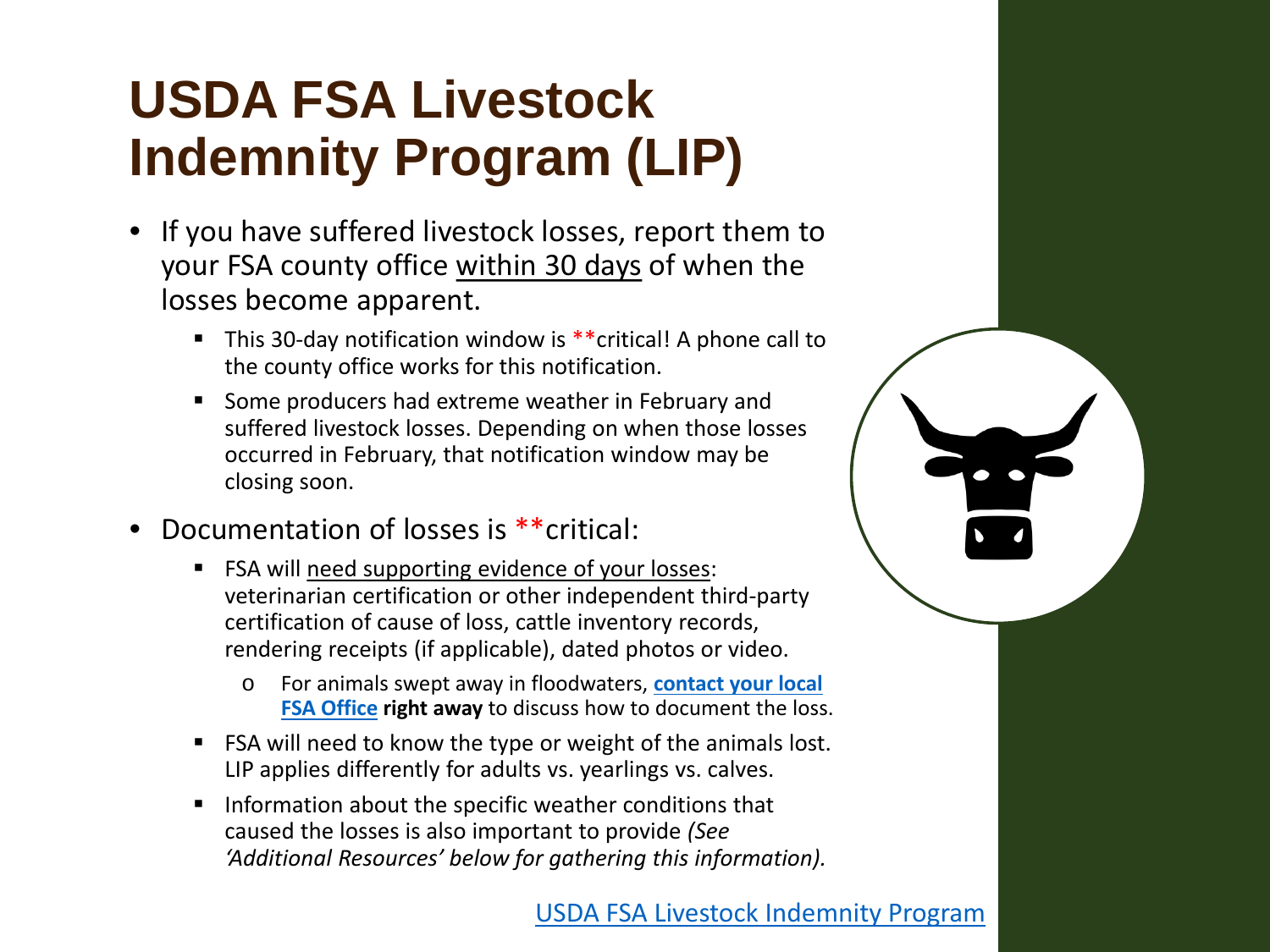## **For Loss or Damage to Hay or Forage**

### **USDA FSA Emergency Assistance for Livestock Program (ELAP)**

- This program covers some livestock losses that do not fall under the Livestock Indemnity Program.
- For example, ELAP may be able to assist with flood-related feed losses, such as hay bales or other forage sources lost or damaged in the flood.

### **Managing Flood-Damaged Hay**

• [How to Handle Hay Following a Flood](http://forages.tamu.edu/PDF/2017-handling-hay-after-hurricane.pdf) (bulletin from Texas A&M)



[USDA FSA Emergency Assistance for Livestock Program](https://www.fsa.usda.gov/programs-and-services/disaster-assistance-program/emergency-assist-for-livestock-honey-bees-fish/index)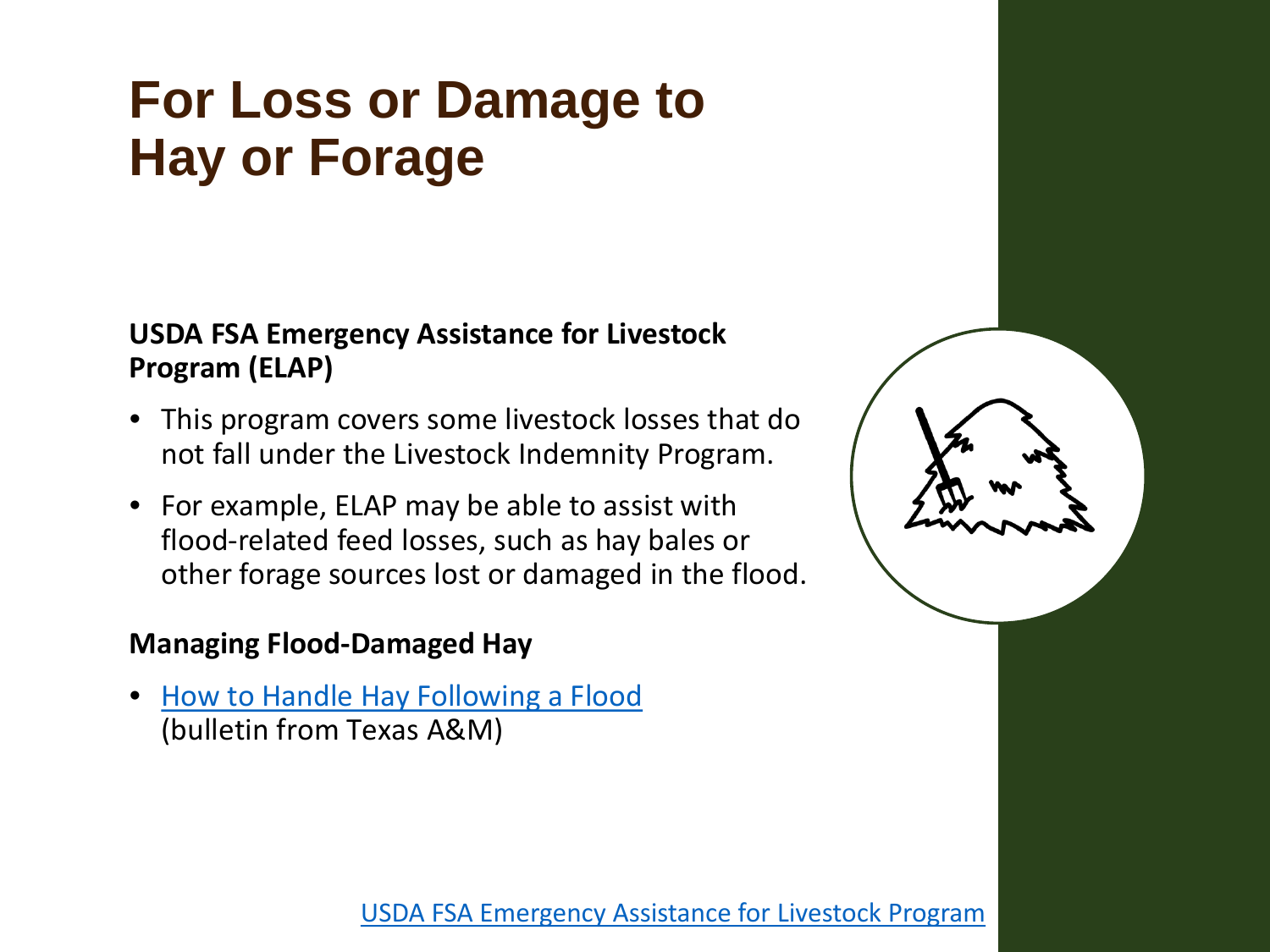## **For Damage to Buildings or Infrastructure**

### **Safety First!**

- Is the damaged building structurally sound to enter? It could collapse at any time, so don't take chances!
- Beware of debris piles that may collapse, and holes or drop-offs that you cannot see under snow or water.
- Flooding may cause gas lines to break. If you smell or hear gas, leave at once and call emergency services.
- In case of flooding, do not touch any electrical devices until you are certain the electricity is turned off. Call your electricity provider to know for certain.

### **Contact Your Private Insurance Company**

• Does your homeowners or farm/ranch policy cover snow or flood damage to buildings or infrastructure?

### **Contact [Your Nearest USDA Service Center](https://offices.sc.egov.usda.gov/locator/app)**

• FSA, NRCS & RD might know of additional resources to assist in the repair of buildings or infrastructure.